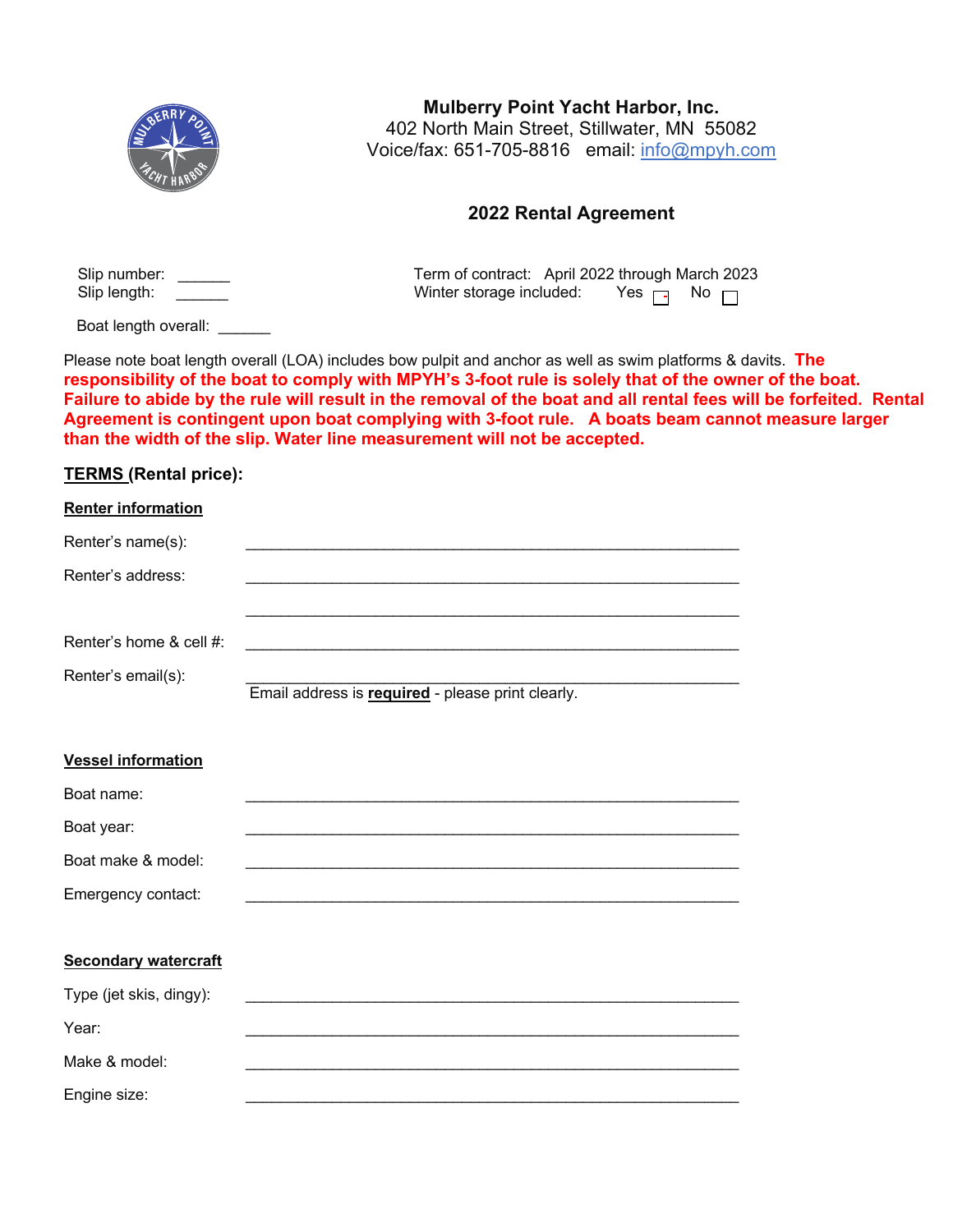## **Acceptance and Acknowledgement**

I agree to be bound by all terms and conditions contained herein and in accordance with the Mulberry Point Yacht Harbor, Inc. (MPYH) Rules and Conduct. I agree that I am solely responsible for all charges incurred and agree that any violation of the rules may result in my eviction from the Marina. I agree that the watercraft I am placing in this slip will not extend more than 3' beyond the total slip length. I also acknowledge that I have received the following two gate access cards:

|             | first access card number            | second access card number                                                                     |      |  |
|-------------|-------------------------------------|-----------------------------------------------------------------------------------------------|------|--|
|             | ANNUAL DUES PAID BY THE SLIP OWNER. | ALL RENTAL AGREEMENTS ARE SUBJECT TO A \$50 ADMINISTRATIVE FEE. THIS FEE WILL BE ADDED TO THE |      |  |
| Slip owner: | Please print                        |                                                                                               |      |  |
| Slip owner: | Signature                           |                                                                                               | Date |  |
| Renter:     | Signature                           |                                                                                               | Date |  |
| Renter:     | Signature                           |                                                                                               | Date |  |

**RENTAL AGREEMENTS ON RECEIVED FRIDAYS, SATURDAYS, SUNDAYS OR HOLIDAYS WILL NOT BE PROCESSED UNTIL THE FOLLOWING BUSINESS DAY.**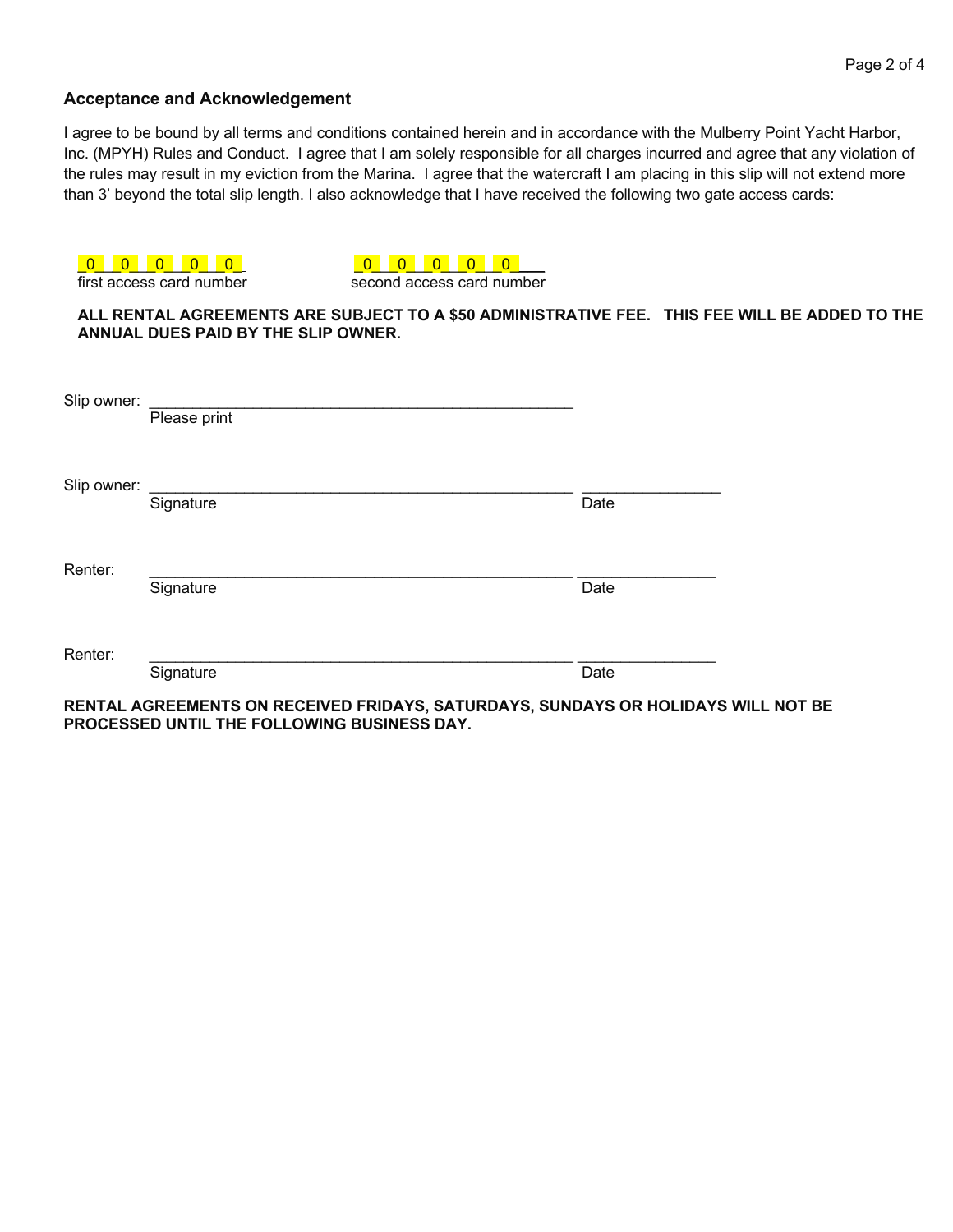## **RULES AND CONDUCT**

THIS RENTAL AGREEMENT IS FURTHER SUBJECT TO THE FOLLOWING ITEMS. RENTERS NEED TO INITIAL EACH ITEM TO VERIFY THAT THE ITEM IS UNDERSTOOD AND WILL BE ADHERED TO.

- I will not sublet my slip.
- Loud music or large parties are prohibited after 10:00 P.M. Except for entering or leaving slips, main engines, generators and other noisy equipment may not be operated between 10:00 P.M. and 8:00 A.M.
- **Secondary Watercraft:** A Member is allowed 1 primary vessel and 2 secondary vessels. The total length of the secondary watercraft(s) cannot exceed the width of your slip at the walkway. The primary and secondary watercraft(s) cannot protrude more than 3' beyond the end of your dock finger.
- Members and their guests shall not throw cans, bottles, refuse, waste, oil, raw sewage or any other inappropriate material in the river. It is illegal for holding tanks to be pumped into the river. Please report any violations to your dock representative. Repeat violations will be reported to the DNR.
- Boats operated in or near the marina must be operated at speeds so as not to cause large wakes. No wake buoys are placed on the north and south ends of the marina and should be observed.
- Members are responsible for the behavior and actions of their children and pets. Members are also responsible for their guests and any of their children visiting them. The cost of any damage or destruction done by children or pets of members or by guests and their children visiting members, to any buildings, landscaping or any marina property will be charged to the person responsible for the child while he or she is on the premises.
- No charters are to originate or terminate from the docks. Boat rental or commercial sales from dock areas are also prohibited.
- All fueling must be done only at the gas dock. Fueling at the slip is strictly prohibited.
- Normal repairs and maintenance on the boat may be done by the boat owner but must be done safely. No major overhauls or removal of engines will be permitted at the docks. Work done by using outside contractors, etc. must be done only by a bonded and insured contractor. Certificate of appropriate insurance protecting adjacent boats, and the marina, must be available. You are responsible for cleanup of toxic materials such as drain oil, anti-freeze, bottom paint scrapings, acid washes and batteries. A fine of \$10,000.00 can be imposed for allowing these materials to enter the river. This includes run off from under your boat while on land. Contact Washington County for a list of hazardous waste disposal sites. Unused equipment may not be left on the docks unless stored in an approved dock box.
- Power cord must be an approved marina type cord and must be kept out of contact with the water. Boats are not allowed to hook up to electrical power over the winter months unless approved by the Board for "bubbling" purposes. Violators will be unplugged and are subject to a grievance being filed against them.
- The use of portable charcoal or wood-fired cooking equipment is not allowed on any docks or boats moored in the marina. Propane grills are allowed but only on boats, not on dock fingers or walkway areas.
- Swimming in the marina is strictly prohibited.